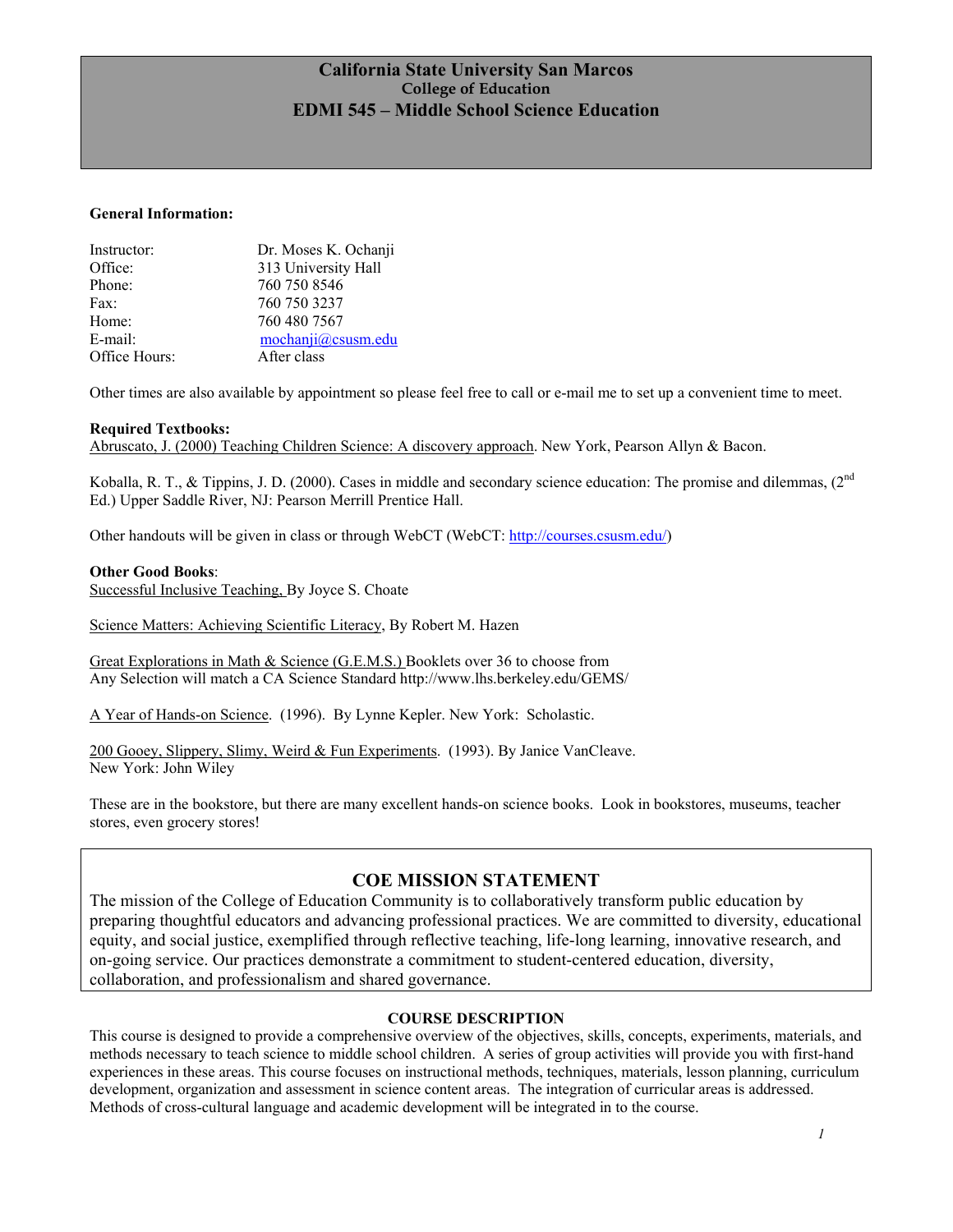#### **COURSE OBJECTIVES**

By the end of this course, students should be able to

- 1. Demonstrate proficiency with inquiry skills of observing, measuring, inferring, classifying, predicting, verifying predictions, hypothesizing, isolating variables, interpreting data, and experimenting.
- 2. Identify exemplary materials (curriculum kits, science programs, textbooks, equipment, technology, ancillary materials) appropriate for elementary and middle school children.
- 3. Demonstrate knowledge and understanding of the California Science Framework, the California Science Content Standards, and the National Science Education Standards.
- 4. Demonstrate an understanding of the physical, earth and life science concepts included in the K-8 California Science Content Standards, and how to design lessons to teach the concepts.
- 5. Use the Learning Cycle model of instruction to teach science in a contemporary manner.
- 6 Use technology in elementary and middle school science teaching.
- 7. Demonstrate confidence in leading and performing investigations designed to teach science concepts, science process skills, and scientific attitudes. .
- 8. Use alternative methods of assessment to evaluate student learning of science concepts and processes.
- 9. Practice strategies to include all students in science (linguistically and culturally diverse, students with disabilities and other students with special needs).

## **INFUSED COMPETENCIES**

### **Special Education**

Consistent with the intent to offer a seamless teaching credential in the College of Education, this course will demonstrate the collaborative infusion of special education competencies that reflect inclusive educational practices.

### **Technology**

This course infuses technology competencies to prepare our candidates to use technologies, emphasizing their use in both teaching practice and student learning.

### A**uthorization to Teach English Learners**

This credential program has been specifically designed to prepare teachers for the diversity of languages often encountered in California public school classrooms. The authorization to teach English learners is met through the infusion of content and experiences within the credential program, as well as additional coursework. Students successfully completing this program receive a credential with authorization to teach English learners.

#### **Teacher Performance Expectation (TPE) Competencies**

The course objectives, assignments, and assessments have been aligned with the CTC standards for Multiple Subject Credential. This course is designed to help teachers seeking a California teaching credential to develop the skills, knowledge, and attitudes necessary to assist schools and district in implementing effective programs for all students. The successful candidate will be able to merge theory and practice in order to realize a comprehensive and extensive educational program for all students. You will be required to formally address the following TPEs in this course:

- TPE 1A: Teaching Science in a Multiple Subject Assignment
- TPE 5: Student Engagement
- TPE 6B: Developmentally Appropriate Practices in Grades 4-8

#### **You will be using assignments and tasks from this course to meet these TPEs in the electronic portfolio**

### **Students with Disabilities Requiring Reasonable Accommodations**

Students are approved for services through the Disabled Student Services Office (DSS). This office is located in Craven Hall 5205, and can be contacted by phone at (760) 750-4905, or TTY (760) 750-4909. Students authorized by DSS to receive reasonable accommodations should meet with their instructor during office hours or, in order to ensure confidentiality, in a more private setting.

#### **RESOURCES**

### **JOURNALS**

Science Science Scope Physics Teacher

Science and Children The Science Teacher Journal of Chemical Education Science Education School Science and Math Innovations in Science & Technology Education Science News American Biology Teacher Journal of Research in Science Teaching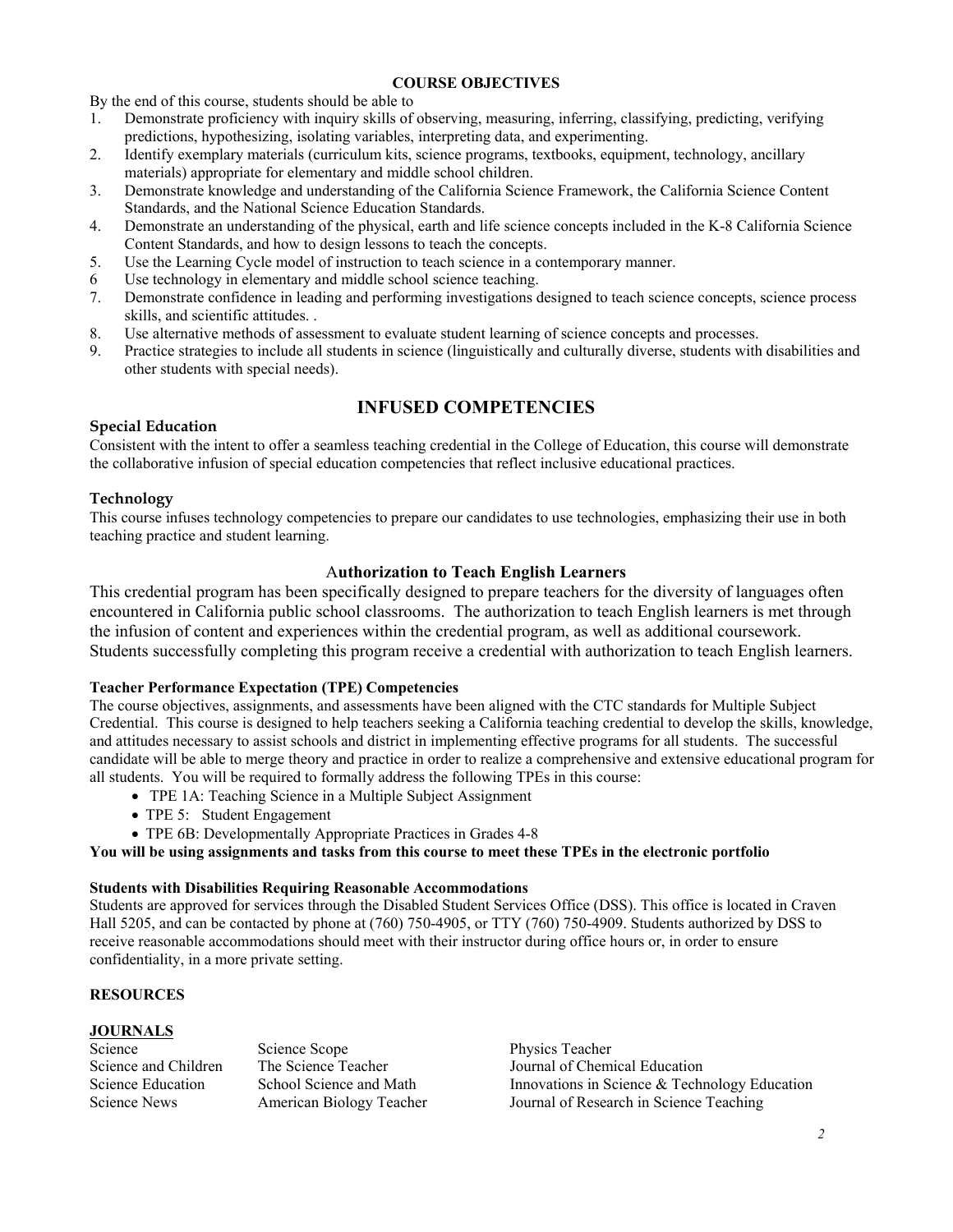#### **EISENHOWER NATIONAL CLEARINGHOUSE** http://enc.org

The Eisenhower National Clearinghouse (ENC) has recently launched an all-new web site, ENC Online, at http://enc.org. ENC, which was established by the U.S. Department of Education, provides K-12 math and science educators with information about teaching materials, innovative ideas, and professional development.

The content on ENC Online has been organized into four major categories. They are Curriculum Resources, Web Links, Professional Resources, and Topics. Through Curriculum Resources, teachers can locate teaching or professional development materials using subject words, grade level, cost, and type of material to meet their specific needs.

Teachers have said that the Digital Dozen, a monthly selection of exemplary math and science web sites, is one of their favorite features on the site. It is now found in the Web Links area. (Teacher can now also choose to have Digital Dozen delivered to their email boxes when registering with ENC.) Web Links also includes links to sites offering lesson plans, arranged by math or science topics.

The Professional Resources area is intended to become a part of a teacher's professional support system. A Timesavers section found within the Professional Resources area offers a collection of the most popular professional resources in one place for quick linking and use. Standards and state frameworks are also found under Professional Resources, as are federally funded resources, professional development strategies, and research articles.

ENC has always created projects and publications on relevant topics for teachers. The Topics area arranges hundreds of articles, teacher interviews, and selected curriculum resources and web sites thematically. Key education issues addressed in the Topics area include inquiry and problem solving, integrating educational technology, equity, and assessment. These areas include the materials developed for ENC Focus, our quarterly magazine for math and science educators.

## **COURSE REQUIREMENTS**

#### **COE Attendance Policy**

Due to the dynamic and interactive nature of courses in the COE, all students are expected to attend all classes and participate actively. At a minimum, students must attend more than 80% of class time, or s/he may not receive a passing grade for the course at the discretion of the instructor.

#### **My Attendance Policy**

If two class sessions are missed, or if the student is late (or leaves early) more than three sessions, s/he cannot receive a grade of "A". If three class sessions are missed, the highest possible grade that can be earned is a "C+". If extenuating circumstances occur, the student should contact the instructor as soon as possible to make appropriate arrangements. **Absences do not change assignment due dates. Late assignments will receive a 10% reduction in points for each day late. After one week, late assignments will receive no credit. If your printer breaks, use a CSUSM computer lab to print out your work.** 

#### **Writing**

In keeping with the All-University Writing Requirement, all courses must have a writing component of at least 2,500 words (approximately 10 pages), which can be administered in a variety of ways.

### **Students with Disabilities Requiring Reasonable Accommodations**

Students are approved for services through the Disabled Student Services Office (DSS). This office is located in Craven Hall 5205, and can be contacted by phone at (760) 750-4905, or TTY (760) 750-4909. Students authorized by DSS to receive reasonable accommodations should meet with their instructor during office hours or, in order to ensure confidentiality, in a more private setting.

\*\*You must go to ACD 202 to activate your CSUSM e-mail account, or provide another email address.

### **CSUSM Academic Honesty Policy**

"Students will be expected to adhere to standards of academic honesty and integrity, as outlined in the Student Academic Honesty Policy. All written work and oral assignments must be original work. All

 *3*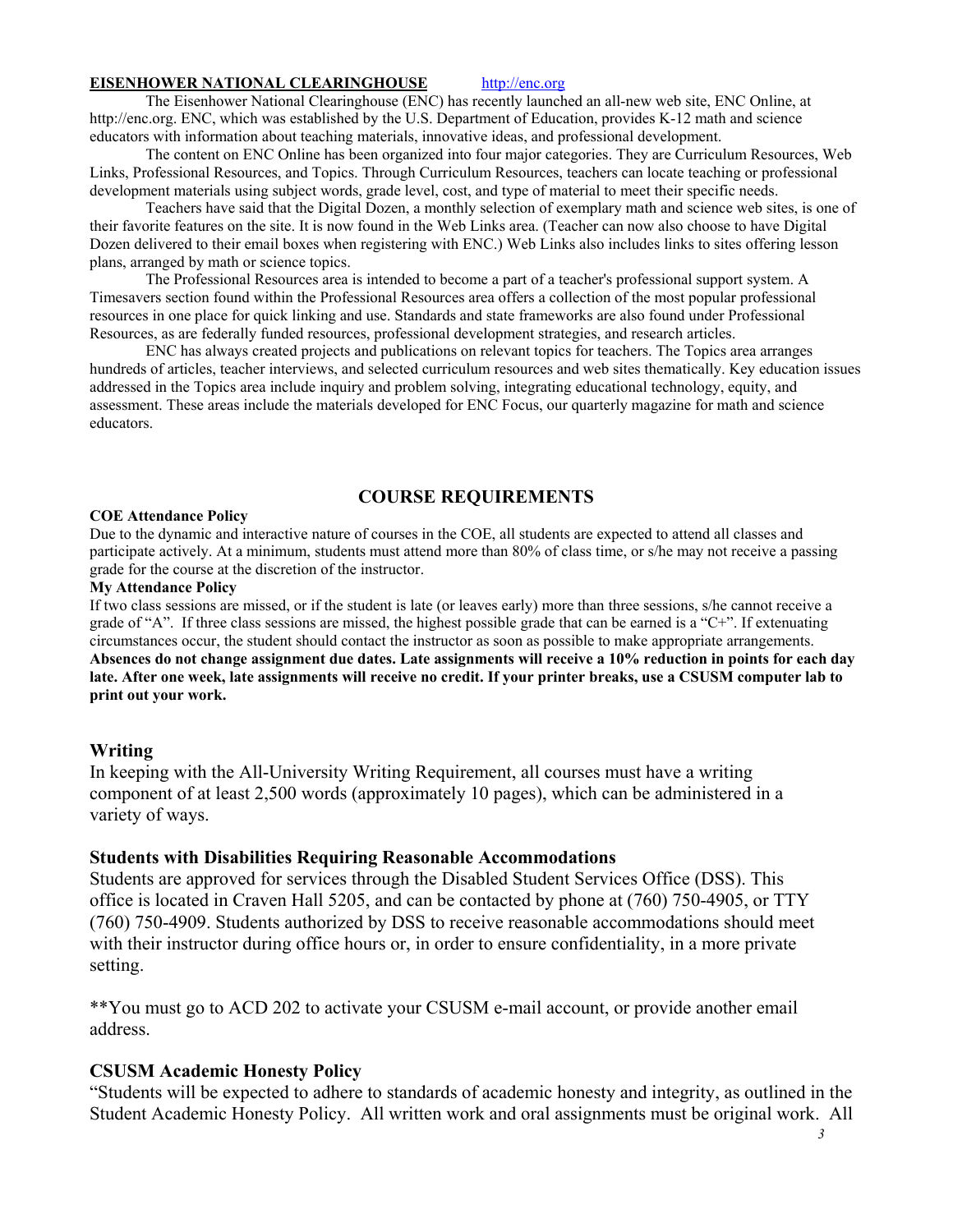ideas/materials that are borrowed from other sources must have appropriate references to the original sources. Any quoted material should give credit to the source and be punctuated with quotation marks.

Students are responsible for honest completion of their work including examinations. There will be no tolerance for infractions. If you believe there has been an infraction by someone in the class, please bring it to the instructor's attention. The instructor reserves the right to discipline any student for academic dishonesty in accordance with the general rules and regulations of the university. Disciplinary action may include the lowering of grades and/or the assignment of a failing grade for an exam, assignment, or the class as a whole."

## **TOPICS OUTLINE**

The Nature of Science The Learning Cycle Model of Teaching Learning Cycle Science Lesson Demonstrations Writing Objectives for Student Learning Writing Science Concept Definitions CA Science Content Standards Grades K-8 California Science Framework SDAIE Strategies in Science Infusing Writing Activities in Science Lessons Science Curriculum Kits and State Approved Texts Science Process Skills and Scientific Attitudes Current Issues in Science Education Infusing Technology into Science Teaching Authentic Assessments in Science Science Projects, Student Research, Science Fairs Safety in the Science Class Inclusion and Teaching Science to Students with Special Needs

# **COURSE ASSIGNMENTS**

- 1. Participation, Collaboration, Professionalism & Discussion Questions (Individual) 10%
- 2. Leadership on Hand-on science lesson (Group sizes to be determined) 20%
- 3. Science Fair Exposition (may work in pairs) 25%
- 4. Science Teaching Unit and Presentation 15%
- 5. Incidental Assignments and Quizzes 25%
- 6. Science Teaching Notebook (Individual) 5%

Late assignments will be penalized by a 10%-point reduction each day they are late. Keep digital copies of all assignments for your Credential Program Electronic Portfolio.

# **CRITERIA FOR GRADING ASSIGNMENTS**

- A 90-100% : Outstanding work on assignment, excellent syntheses of information and experiences, great insight and application, and excellent writing.
- B 80-89%: Completion of assignment in good form with good syntheses and application of information and experiences; writing is good.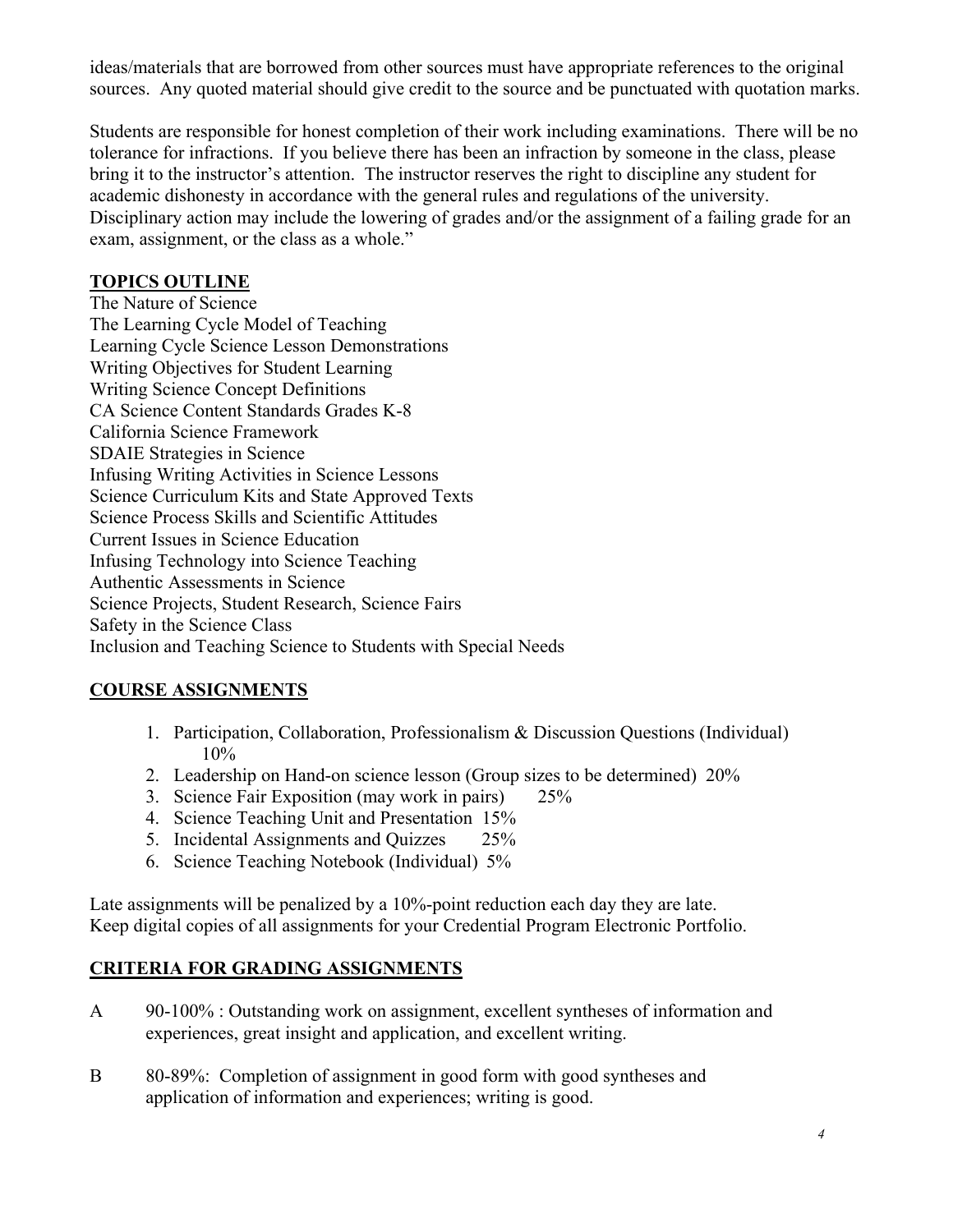- C 70-79% : Completion of assignment, adequate effort, adequate synthesis of information and application of information and experiences, writing is adequate.
- D 60-69%: Incomplete assignment, inadequate effort and synthesis of information, writing is less than adequate.

Grades will be determined by points earned:

 $A = 93-100$   $C+= 77-79$  $A = 90-92$   $C = 73-76$  $B+=87-89$  C- = 70-72  $B = 83-86$  D = 60-69  $B = 80-82$   $F = 0-59$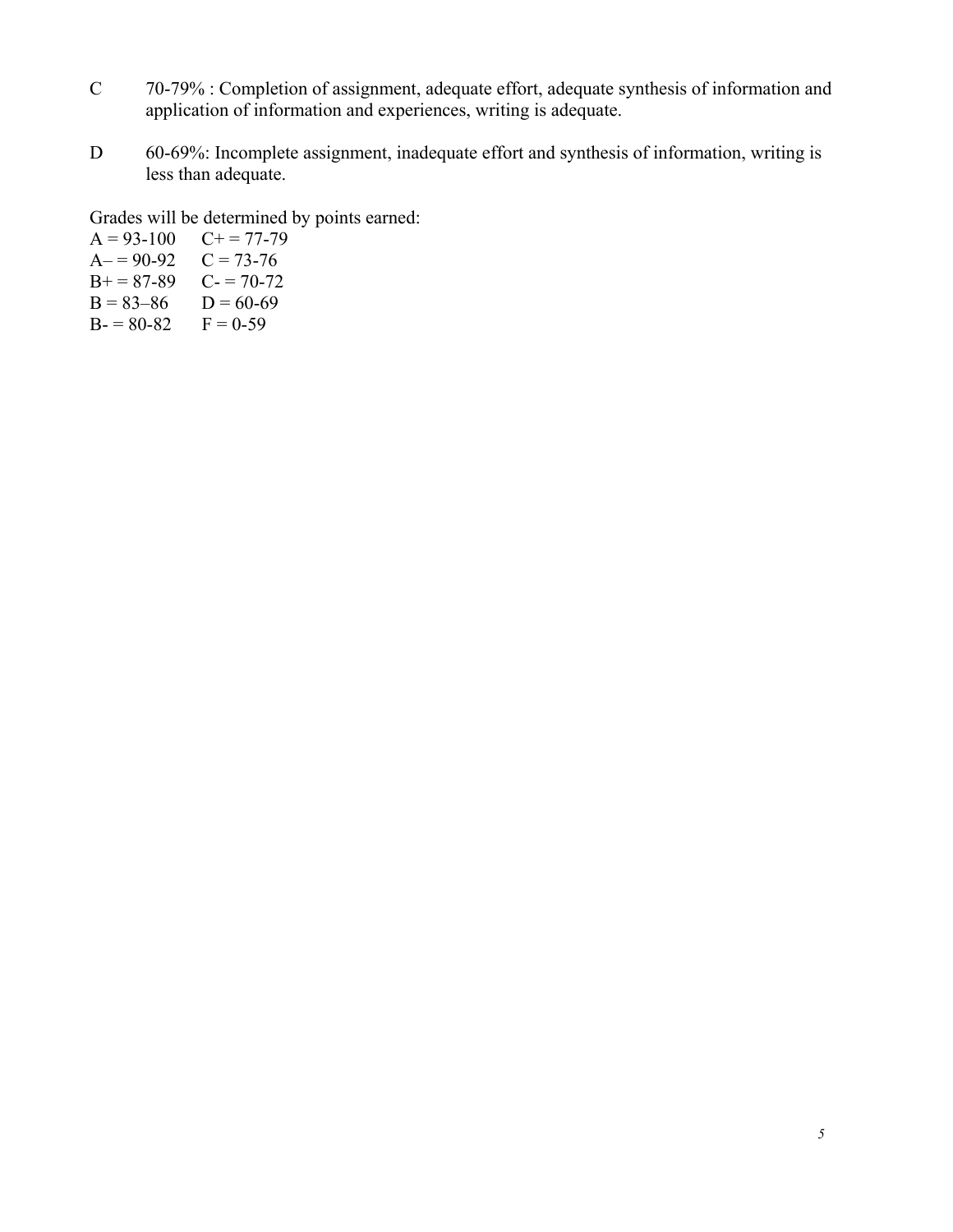## **ASSIGNMENT DESCRIPTIONS**

## **1. PARTICIPATION, COLLABORATION AND PROFESSIONALISM (PCP) (individual)**  *(60 points) Due on 3/11/05*

You will do a self-assessment using the teacher dispositions using the rubric provided on WebCT and write a one-two page rationale. You should give a rationale for the points you gave yourself in each area of the rubric and provide examples for each area. Your professors will also do an assessment using this rubric based on the following dispositions:

- General classroom attendance, promptness, and participation: is on time, respects time boundaries (breaks, etc.), regularly attends class, and actively participates.
- Attention to classroom discussion protocols (per Epstein's Five Stage Rocket): respects time limitations, recognizes and respects the perspectives of fellow classmates, gives wait time, listens actively, uses non-interruptive skills, mediates disagreements by working to understand others' perspectives and finding common ground, genuinely encourages all to participate.
- Social and cooperative skills (as illustrated in cooperative projects): assumes responsibility of one's roles, is open to consensus and mediation, effectively communicates ideas, attends group meetings, is dependable, respects others' ideas, expects quality work from self and colleagues, manages time effectively, uses organizational skills and leadership skills, is assertive but not aggressive, uses reflection as a means of evaluation, motivates and offers positive reinforcement to others.
- Attention to assignments: meets time deadlines, produces quality products, responds cooperatively to constructive criticism, uses rubrics or other stipulated criteria to shape an assignment, prioritizes tasks and performs/supervises several tasks at once.
- General classroom demeanor: is professional, creative, kind, sensitive, respectful, has a sense of humor, is supportive of fellow classmates and instructors; recognizes others' perspectives as valid and works to include all "voices" in the classroom; is aware of and responsive to issues and behaviors that might marginalize colleagues in the classroom.
- Flexibility: is responsive when reasonable adjustments to the syllabus, curriculum, schedule, and school site assignments become necessary (common to the educational arena); can work through frustrations by problem-solving with others and not letting emotional responses dominate or impair thinking; "bounces" back easily; can work calmly under stress.
- Openness to, and enthusiasm for learning: can engage with a variety of educational ideas with an open mind and a sense of exploration; demonstrates passion for and metacognition of learning across the curriculum and within discipline areas; takes advantage of learning opportunities and seeks out additional opportunities for learning.

# **2. DISCUSSION QUESTIONS:** *(Based on Readings from Learning from Cases Textbook) part of the PCP assignment above Due on the day of class – 40 points*

Each student will be required to submit a discussion question for the class based on the readings of the assigned chapters from the book - *Cases in Middle and Secondary Science Education*. Half the class will submit questions for AM readings and the second half will submit questions for PM readings for a given day. As a result each student will submit one question every week.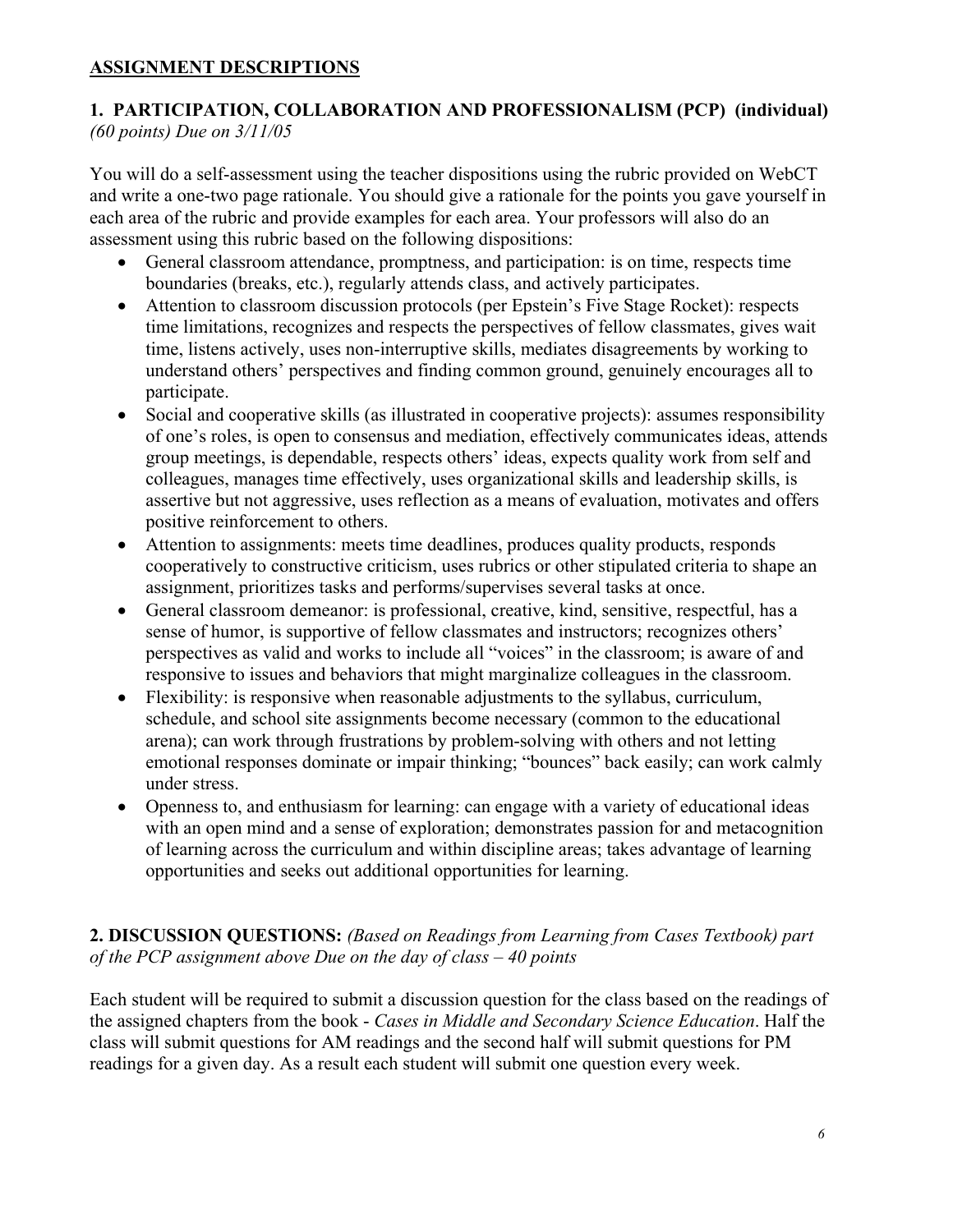At the end of the 8 weeks copy and paste your individual questions as posted on WebCT with date and time submitted and turn in to the instructor for a grade. Late submissions will not be accepted. Since the questions will be used to direct the class discussions and activities, if you submit a question beyond the expected time, it will not count towards your grade for this assignment.

The question should be submitted to the WebCT class postings under the heading identified for discussion questions by 8.30 a.m. on the day of the class when such readings are assigned. The specific chapters assigned for each day are shown in the class schedule in the appendices to this syllabus. The discussion question should be an open-ended question that provides opportunity for discussion and calls for diverse responses. In addition it should reflect that you read the assigned readings. The dates when the questions are due are reflected in the course schedule. Examples of such questions will be available on WebCT.

## **3. LEADERSHIP OF HANDS-ON SCIENCE LESSONS** – *Critical Assessment Task (CATs) 200 points - Due on assigned day for the lesson*

You will work in groups of two or three to lead a science lesson based on the Learning Cycle Model of Instruction. You will prepare and teach this lesson to your classmates. Each team will be allocated a maximum of 30 minutes of class time to teach their lesson. Use activities from the textbook, Internet sites or other science resources. The team should teach the lesson as you would to middle school students. However do not ask your colleagues to act as grade school kids.

Each group will be assigned a specific grade level for which you will plan and teach the lesson. This will determine the grade level and California Science Standard your lessons will cover. The group will work together reviewing each other's lesson ideas, sharing resources, and making sure each member presents a different part of the lesson. Collaboration between group members is essential to divide up the work, and support each other.

Your Hands-On Learning Cycle Science Lesson will have two parts:

Part I. Each team will present one lesson that follows the Learning Cycle lesson format and will emphasize a science concept related to the California Science Standards. The lesson will have at least one hands-on activity, it is NOT reading or completing worksheets (though they may require students to read something or complete lab observation sheets). You should take the activities "off of paper" and require students to use science process skills with science manipulatives. Each hands-on activity is required to have predictions made and recorded before beginning the activity. And a data sheet where students can record observations or data collected from the activity. Try to have students make quantitative measurements (length-meters, weight-grams, time), remember to use metric units of measurement.

The Learning Cycle lesson format

- I. Grade Level and California Science Standard the lesson is addressing
- II. Objectives  $(3-4)$  (use behavioral objectives with action verbs—i.e., The students will  $\qquad$ )
- III. Two essential questions that the learner should be able to answer after the lesson and background Information, what information would a teacher need to teach the lesson, if they didn't have any science background on the particular concept.
- IV. Materials needed for the lesson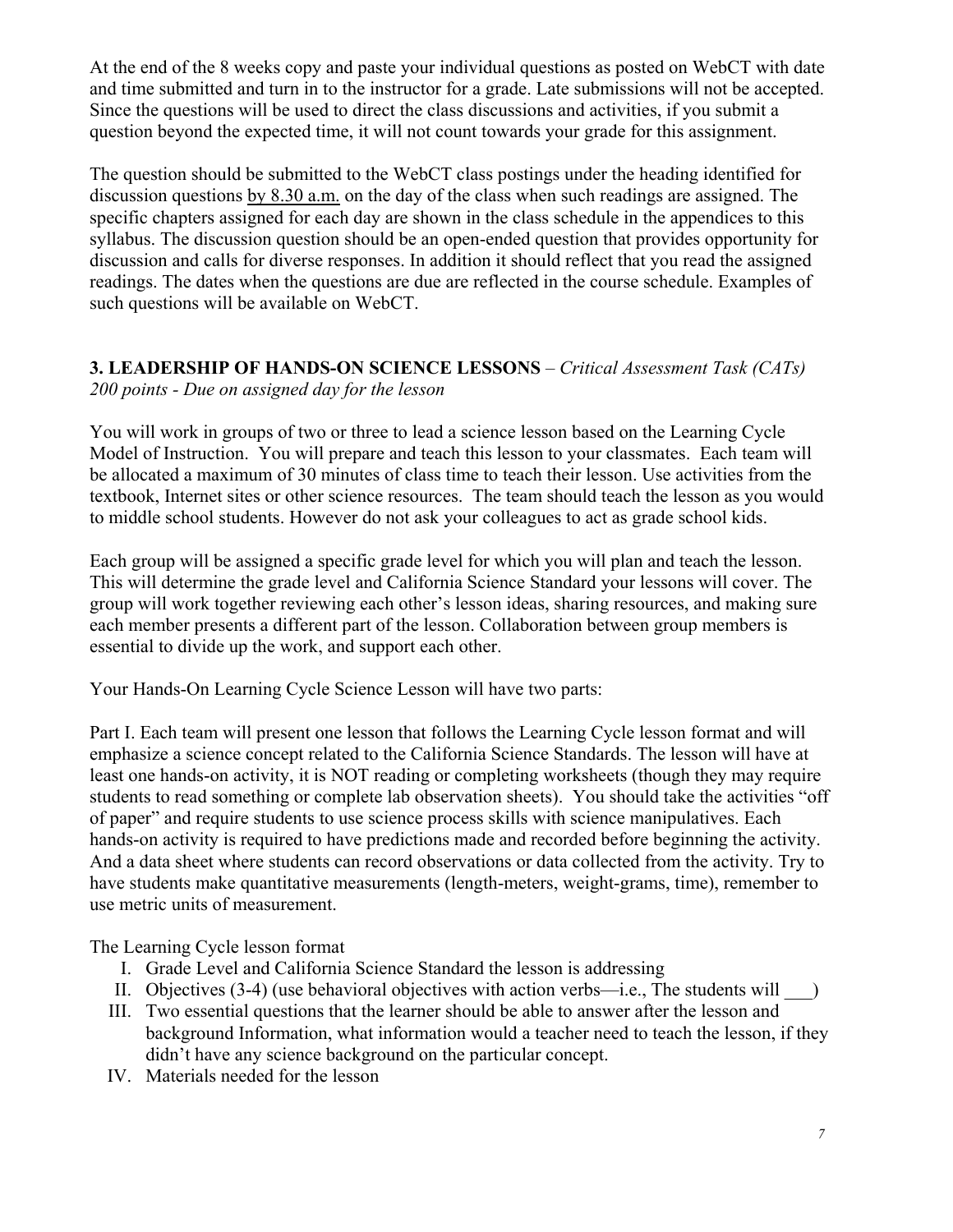- V. Exploration Phase, describe the procedure in detail for conducting the exploration phase of the lesson. What will the teacher and students do, what are possible questions the students will have? (see rubric for details)
- VI. Concept Invention Phase Describe in detail how to teach the concept. (see rubric for details) Include the use of your PowerPoint here.
- VII. Concept Application Phase how will you specifically address this section. If at all possible include other hands on activity. (see rubric for details)
- VIII. SDAIE strategies
- IX. Adaptations for students with disabilities
- X. A 1-2 page summary of the science content background
- XI. A list of 5 relevant web sites (with descriptions)
- XII. Applications to everyday life.
	- Resources from the Internet may be used as part of Concept Invention Phase. Images, movies, simulations, sounds, and other exciting resource are available free over the Internet.
	- Be sure you understand the concepts you are teaching, and that you can explain them.
	- The lesson should be developmentally appropriate for the appropriate grade level and should follow the NSTA Safety Guidelines.
	- Make sure that you include the three stages of the Learning Cycle and that the science content background is addressed.

Part II. Share a description of websites (at least five) used in developing the lessons in your handout to the class. Share any other pertinent information a teacher would need to present the lessons. Also take time to present the detailed textbook content related to the topic beyond what the lesson covers that is relevant for the unit in that topic. You should use PowerPoint for this part.

Each group will prepare a handout that includes the lesson that the team presented, a description of websites used. Bring copies of the activity (for everyone in class) with group members' names at the top.

# **4. INCIDENTAL ASSIGNMENTS AND QUIZZES – 250 points**

The quizzes will be given twice. They will be based on the essential questions stated in your hands-on lesson assignments. After about half the lessons have been presented and after the last hands on lesson has been presented, a quiz will be given on the content of the events. The course instructor will design the quiz based on the questions submitted by each partner pair on their hands-on lesson. These quizzes will be open notebook, but not open handout. That means you should take careful notes during each lesson presentation.

# **5. SCIENCE FAIR EXPOSITION** – Critical *Assessment Task (CATs) 250 points Due TBA*

Develop an inquiry activity that uses a discrepant event appropriate for middle level students. You may work in teams of 2 on this assignment.

You will prepare a hands-on science lesson and poster about a discrepant event that leads to a science concept. You will present the lesson at a Science Fair Exposition at a local school. The audience will be  $6<sup>th</sup>$  grade student at a school to be identified later in the semester. Be sure you understand the concept(s) you are emphasizing, and that you can explain it. The activity should be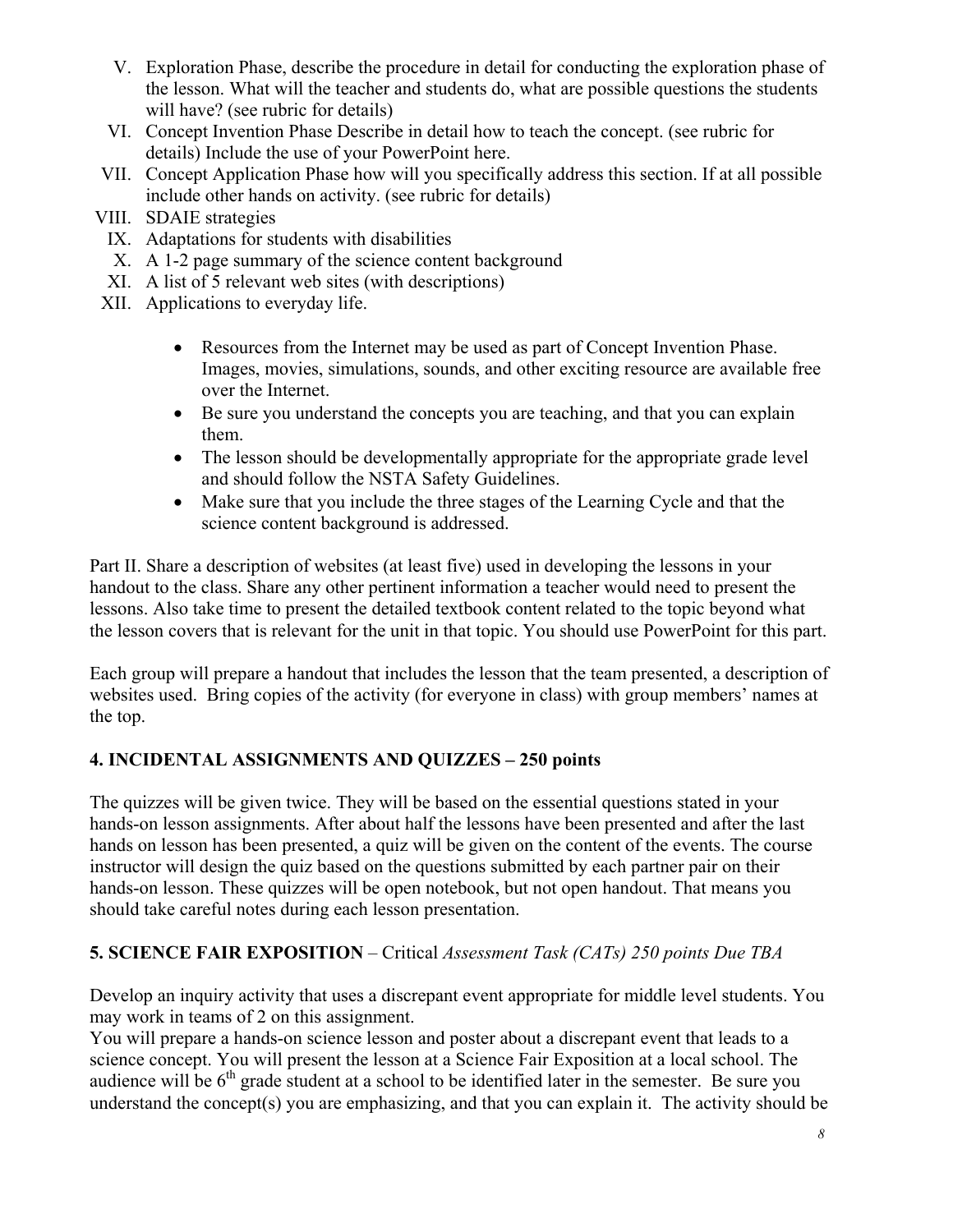developmentally appropriate, and should follow the NSTA Safety Guidelines. Prior to teaching the lesson, turn it in to your instructor for review. After teaching the lesson, turn in a copy of your Reflection. The activity should include hands-on tasks and should emphasize particular science concepts. The activity should allow students to explore and then you will explain the concept behind the activity.

On the day of the fair, you will do the activity repeatedly (about 10 times) to teams of about 7 student.

Turn in your typed Lesson Plan with your names at the top and REFERENCES at the bottom.

- 1. Science Concept (and definition) you are teaching. Write it out in a complete sentence. Do not say "The students will  $\therefore$ " (That is an objective, not a science concept.)
- 2. Essential Questions
- 3. 1-3 Behavioral Objectives
- 4. California Science Content Standards addressed
- 5. Exploration Activity
- 6. Concept Invention
- 7. Concept Application Activity
- 8. The Reflection (answer the following):
	- a. How did the children respond? (What did they say and do?)
	- a. How do the children's actions and responses demonstrate their level of understanding?
	- b. How did you (or can you) improve upon your lesson to facilitate understanding?

# **6. SCIENCE TEACHING UNIT AND PRESENTATION**– *Critical Assessment Task (CATs) 150 points Due 3/8*

For this assignment, you will plan a unit of instruction for an appropriate grade for an interdisciplinary team that includes science and other subject areas as desired. This unit will be appropriate for approximately two –three weeks of instruction for a heterogeneous middle level classroom. You will work with one or two partners of your choosing. Details of this assignment will be shared in class.

# **7. SCIENCE TEACHING NOTEBOOK** *(individual) 50 points Due 3/8*

You will keep a class notebook, and will meet with the instructor during the last class period to review contents. Please use section dividers and labels for sections. For some assignments, you may need to make copies in order to include everything in your notebook.

Alternative to the hard copy notebook, you may organize your notebook electronically and submit a CD copy to the instructor on the last day of class. This alternative is not required but highly recommended.

- I. California Science Content Standards for grades K-6 (download from http://www.cde.ca.gov/board/pdf/science.pdf and print)
- II. Discussion questions (those submitted by you)
- III. Learning Cycle Lessons presented in class
- V. Science Fair exposition lesson and reflection<br>VI. Science Unit Plan
- Science Unit Plan
- VII. Other Class Handouts and incidental assignments.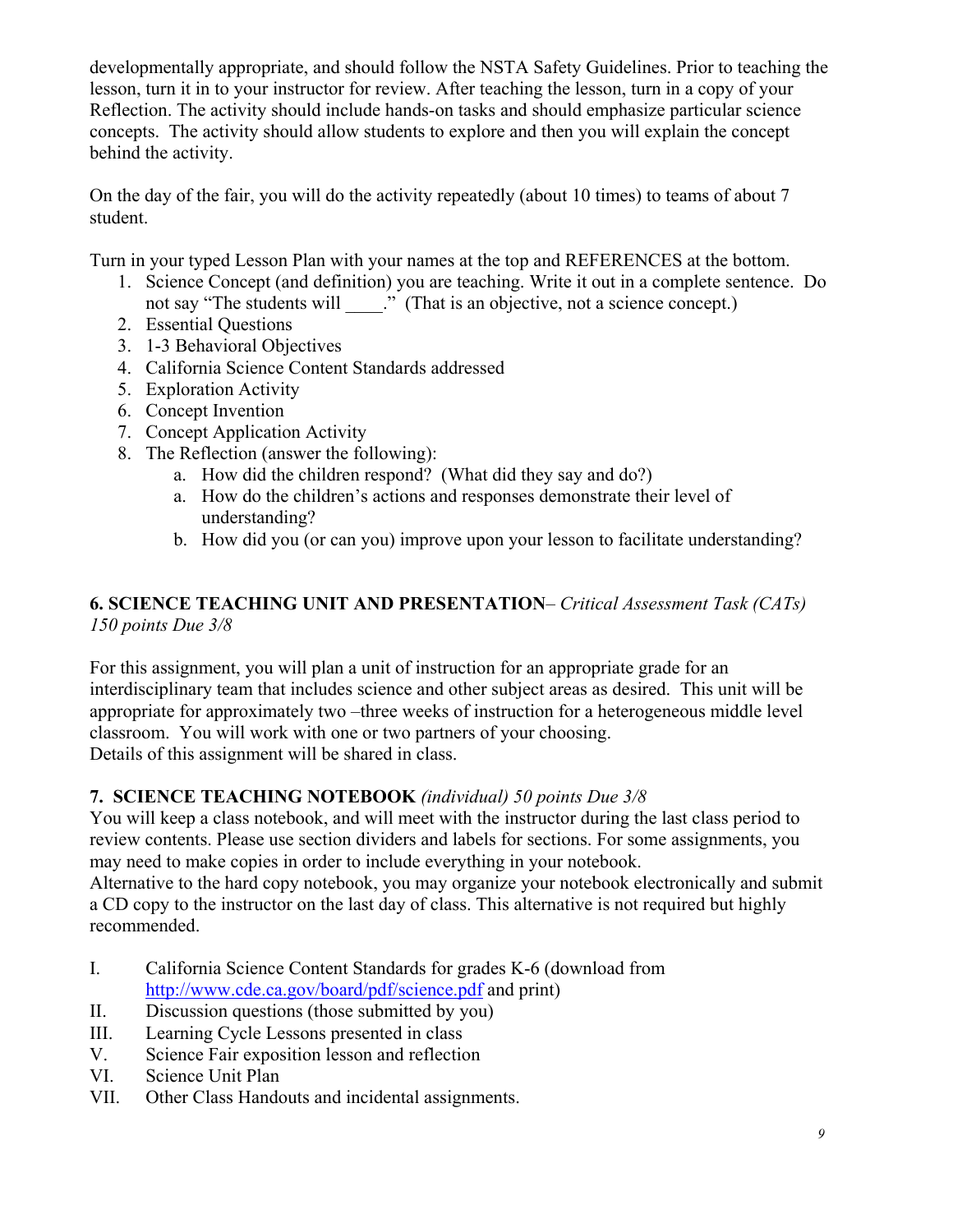VIII. Grade Sheet

# **Extra Credit (Directors Role):**

Be a director, according to the list below. 20 points

- Director of Directors Assigns Directorships keeps list
- Syllabus director holds a hard copy of the Syllabus so other students can make copies
- Ensures students get updated versions of syllabus –email or WebCT
- Name Tag Director Make sure everybody has a name tag each class
- Contact Information/Community affairs Director—Make class list with current contact info & Keep records of class events such birthdays etc
- Attendance Director: Maintains attendance sheet and ensures that everybody present in class signs for attendance.
- Photographer takes photos of various class activities. Shows them to class.
- Webmaster Find science/science ed websites coordinate, WebCT tasks present to class
- Time Keeper Keep time for allocated tasks and presentations and breaks
- Environmental Directors Ensures tightness of the room after class as well as environmental related issues
- Science  $& Education News Collects and shares science news from various resources with$ class –videos, newsclips etc
- Note Taker Takes notes of important communiqué can shares with class
- Science Fair coordinator Coordinates Science Fair event
- Noise Control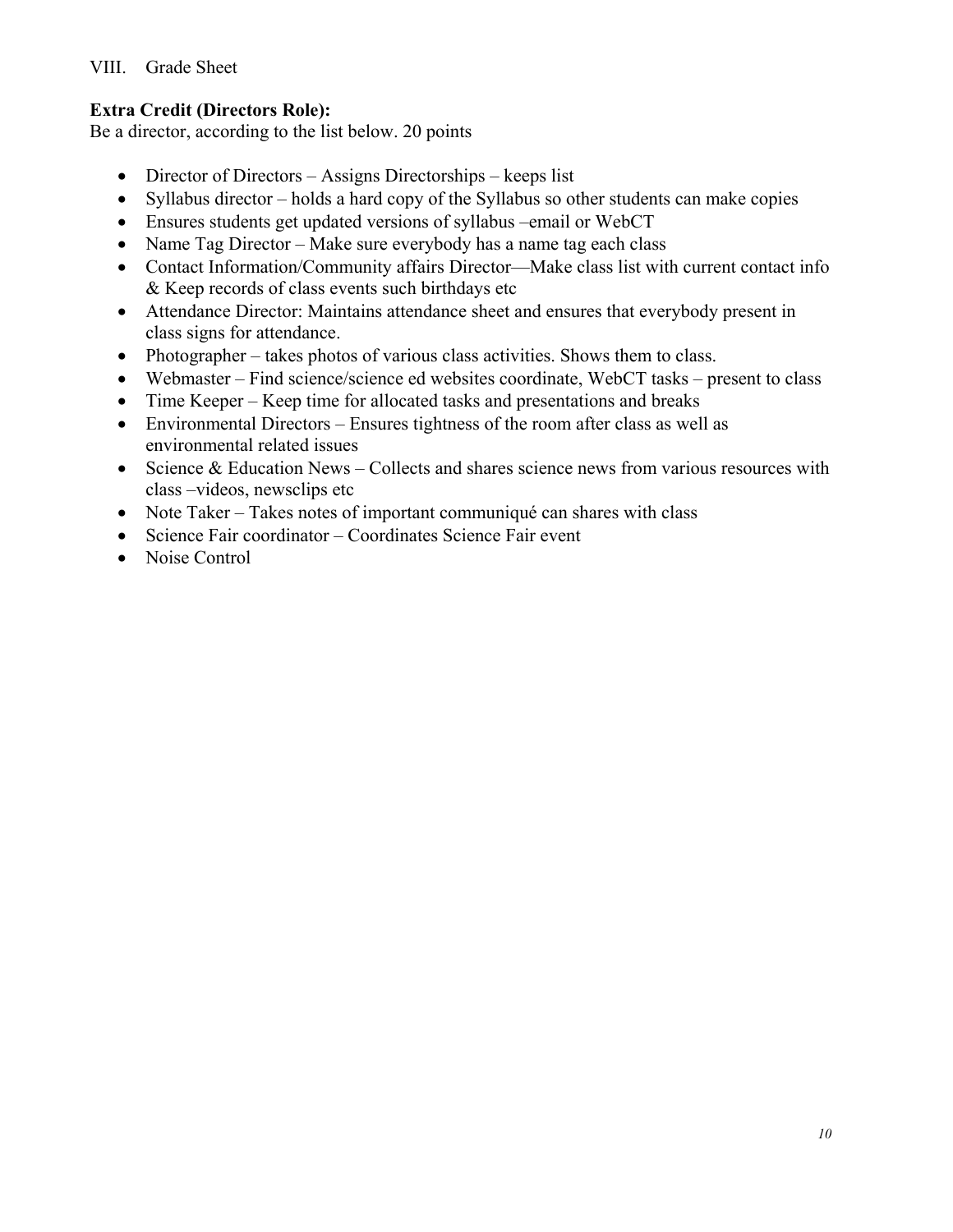| Class #        | Date/Time | <b>Tentative Class Schedule</b><br><b>Topic</b>                                                                                                                                                                                |
|----------------|-----------|--------------------------------------------------------------------------------------------------------------------------------------------------------------------------------------------------------------------------------|
|                | 1/19AM    | Course Overview: What is Science?<br>The Nature of Science and Inquiry Process in Science<br>Review Syllabus Sign up for Leadership of Science Activities                                                                      |
|                |           | <b>Bring Syllabus to class</b>                                                                                                                                                                                                 |
| $\overline{2}$ | 1/19PM    | Teaching Tips: Constructing Knowledge and Discovering Meaning via the<br>Learning cycle<br>Hands-on activities                                                                                                                 |
| 3              | 1/28AM    | Teaching Tips: Inquiry Processes in Science<br>Read Cases 2.1 through 2.4 from Koballa & Tippins.<br><b>Question Due by Group A</b><br>Read Leaning Cycle Handout on WebCT - by ALL                                            |
| 4              | 1/28PM    | Teaching Tips: Planning and Managing Inquiry based Lessons<br>Read Cases 4.1 through 4.4 from Koballa & Tippins.<br><b>Question Due by Group B</b><br><b>Bring Science Education Standards to Class</b>                        |
| 5.             | 2/02PM    | Problem-based learning & Activities<br>Read Cases 6.1 through 6.3 from Koballa & Tippins.<br><b>Questions Due by Group A</b>                                                                                                   |
| 6              | 2/04AM    | Teaching Tips: Using Cooperative strategies $\&$ questioning and Wait time as a<br>Learning tools<br>Read Cases 5.1 through 5.4 from Koballa & Tippins.<br><b>Questions</b> Due by A<br>Learning Cycle Lesson Presentations x2 |
| 7              | $2/04$ PM | Teaching Tips: Assessment of Understanding and Inquiry<br>Read Cases 10.1 through 10.4 from Koballa & Tippins.<br><b>Question Due by B</b><br>Learning Cycle Lesson Presentations x2                                           |
| 8              | 2/25AM    | Teaching Tip: Unit Planning & Integrating Science with other subjects<br>Read Cases 3.1 through 3.2 from Koballa & Tippins.<br><b>Question Due by A</b><br>Learning Cycle Lesson Presentations x2                              |
| 9              | 2/25PM    | Teaching Tips: Adapting Science curriculum for children with Special Needs<br>Read Cases 3.3 through 3.4 from Koballa & Tippins.<br><b>Question Due by B</b><br>Learning Cycle Lesson Presentationsx2                          |
| 10             | 3/02AM    | Teaching Tips: Science WebQuests                                                                                                                                                                                               |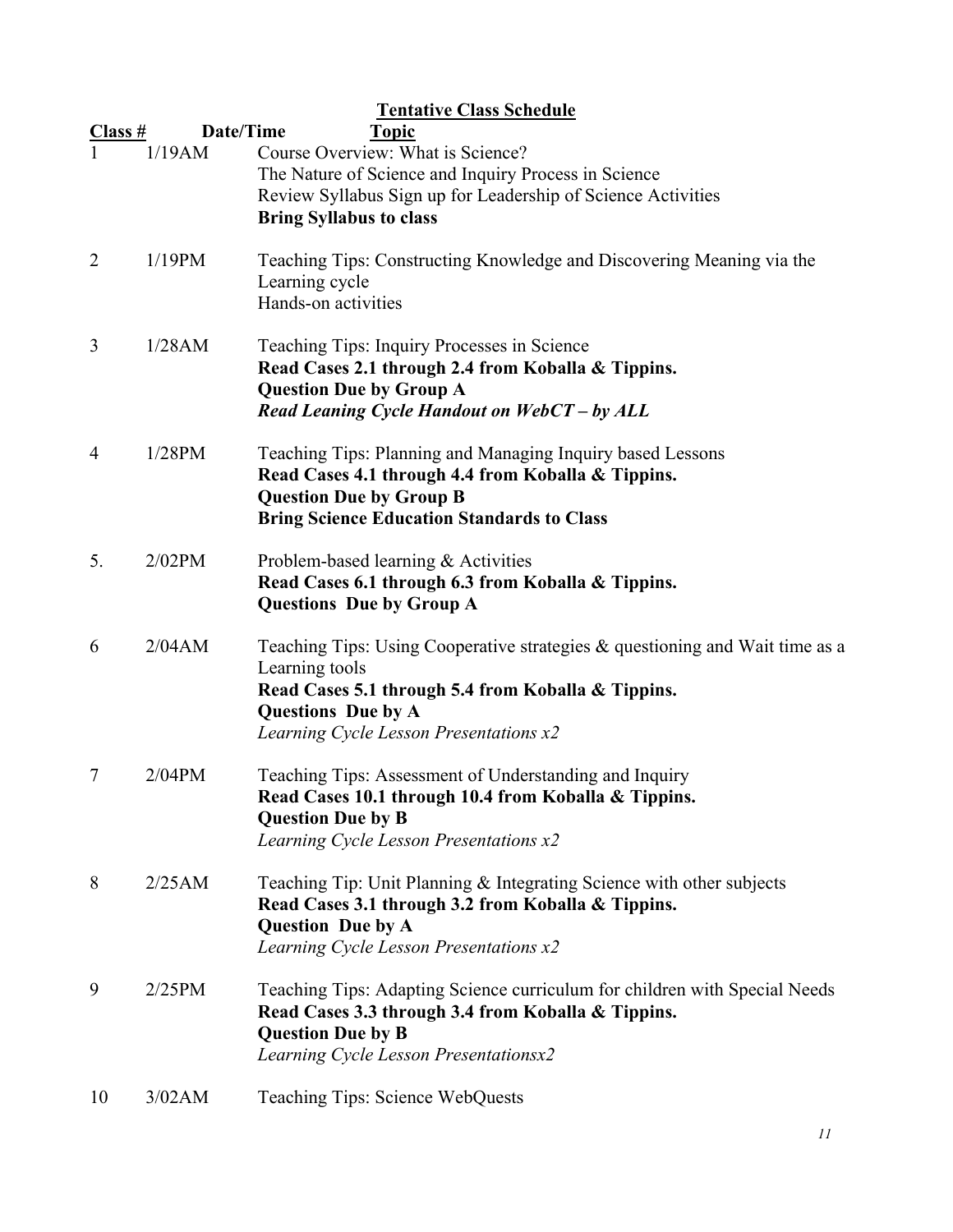**Read Cases 9.1 through 9.3 from Koballa & Tippins. Question Due by A**  *Learning Cycle Lesson Presentation x1*  **Science Exploratorium Lesson Due**  11 3/02PM Teaching Tips: Science Projects, Student Research, Science Fairs and Science Safety

 **Read Cases 7.1 through 7.3 from Koballa & Tippins. Question Due by B** Learning Cycle Lesson Presentations x2

- 12&13 **3/04 or TBA** Science Fair Exposition Day (Tentative date)
- 14 3/11AM Teaching Tips: State Approved Textbooks Contemporary Issues in Science Education **Read Cases 8.1 through 8.4 from Koballa & Tippins. Discussion Question Due by B Unit Plans Due Notebook Due**
- 15 3/12PM Unit Plan Presentations Teaching Tips: Teaching for Understanding & Professional Development for Middle level Science Teachers **Read Cases 11.1 through 11.3 from Koballa & Tippins.**